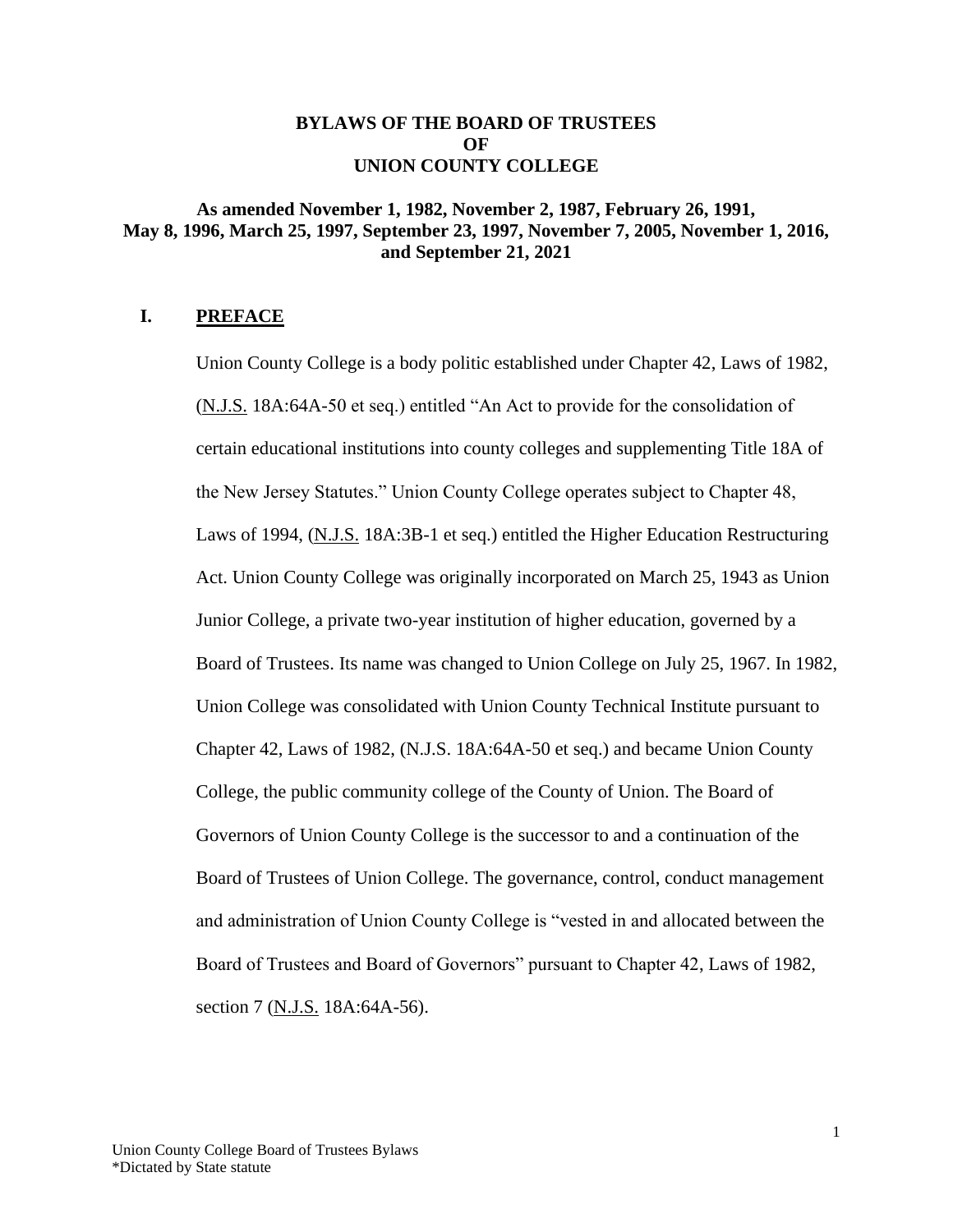## **II. FUNCTIONS OF THE BOARD OF TRUSTEES\***

The Board of Trustees shall have general supervision over and be vested with the conduct of the College. It shall have general and specific powers and duties as provided by law.

## *A. GENERAL POWERS AND DUTIES\**

The following general powers and duties are provided and authorized in the Higher Education Restructuring Act of 1994, (N.J.S. 18A:3B-6), and shall be exercised to fulfill the College's mission and statewide goals in cooperation with other institutions of higher education and the State coordinating structures:

- 1. To develop an institutional plan and to determine the programs and degree levels to be offered by the College consistent with this plan and the College's programmatic mission;
- 2. To have authority over all matters concerning the supervision and operations of the College including fiscal affairs, the employment and compensation of staff, and capital improvements in accordance with law;
- 3. To set tuition and fees; however, prior to the date of the adoption of a tuition or fee schedule or an overall institutional budget, and with reasonable notice thereof, the Board shall conduct a public hearing at such times and places as will provide those members of the college community who wish to testify with an opportunity to be heard;
- 4. To establish admission standards and requirements and standards for granting diplomas, certificates and degrees;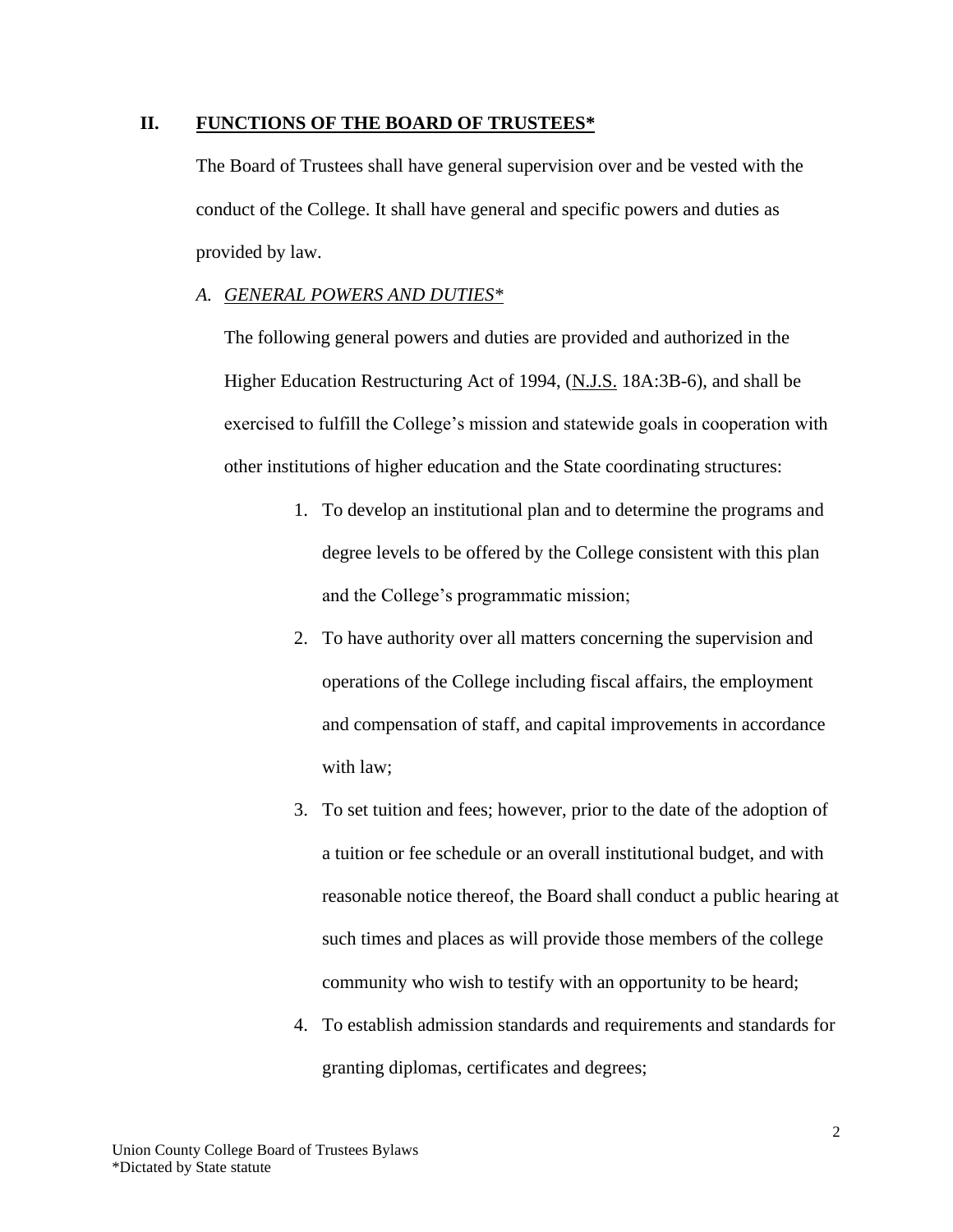- 5. To recommend for appointment by the Governor of the State of New Jersey, members to the College's Board of Trustees. The recommendation shall be made with regard to the mission of the institution and the diversity of the community to be served;
- 6. To have final authority to determine controversies and disputes concerning tenure, personnel matters of employees, and other issues arising under Title 18A of the New Jersey Statutes involving higher education except as otherwise provided in the Higher Education Restructuring Act. Any matter arising under this subsection may be assigned to an administrative law judge, an independent hearing officer or to a subcommittee of the Board for hearing and initial decision by the Board, except for tenure hearings under N.J.S. 18A:6-18. Any hearings conducted pursuant to this provision shall conform to the requirements of the "Administrative Procedures Act." P.L. 1968. C. 410 (N.J.S. 52:14B-1, et seq.). The final administrative decision of the Board is appealable to the Superior Court, Appellate Division;
- 7. To invest and reinvest the funds of the College;
- 8. To retain legal counsel of the Board's choosing;
- 9. To be accountable to the public for fulfillment of the College's mission and Statewide goals and for effective management of the College;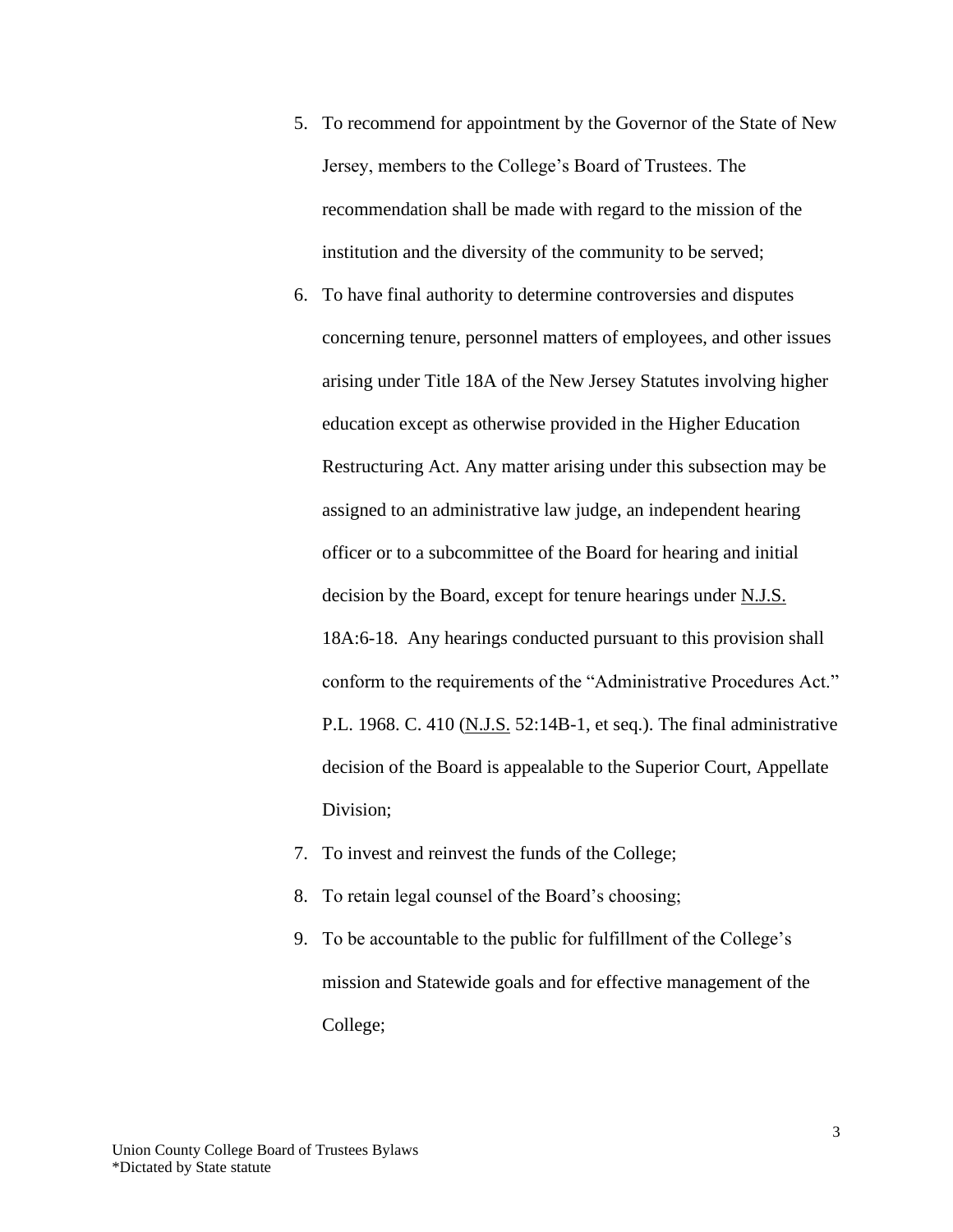- 10. To submit a request for State support to appropriate State agencies in accordance with the provisions of the Higher Education Restructuring Act;
- 11. To have prepared and made available to the public an annual financial statement, and a statement setting forth generally the monies expended for government relations, public relations and legal costs;
- 12. To have prepared an annual independent financial audit, which audit and any management letter regarding that audit shall be deemed public documents.

#### *B. SPECIFIC POWERS AND DUTIES\**

The foregoing general powers and duties are in addition to and not a limitation of the specific powers and duties provided for the Board of Trustees under Chapter 42, Laws of 1982,  $(N.J.S. 18A:64A-57)$ . If the provisions of the general powers and duties are inconsistent with the specific powers and duties, the specific powers and duties shall govern pursuant to N.J.S. 18A:3B-6. The specific powers and duties are as follows:

- 1. Adopt and use a corporate seal;
- 2. Sue or be sued;
- 3. Determine the educational curriculum and program of the College;
- 4. With the advice and consent of the Board of Governors, appoint and fix the compensation and term of office of a president of the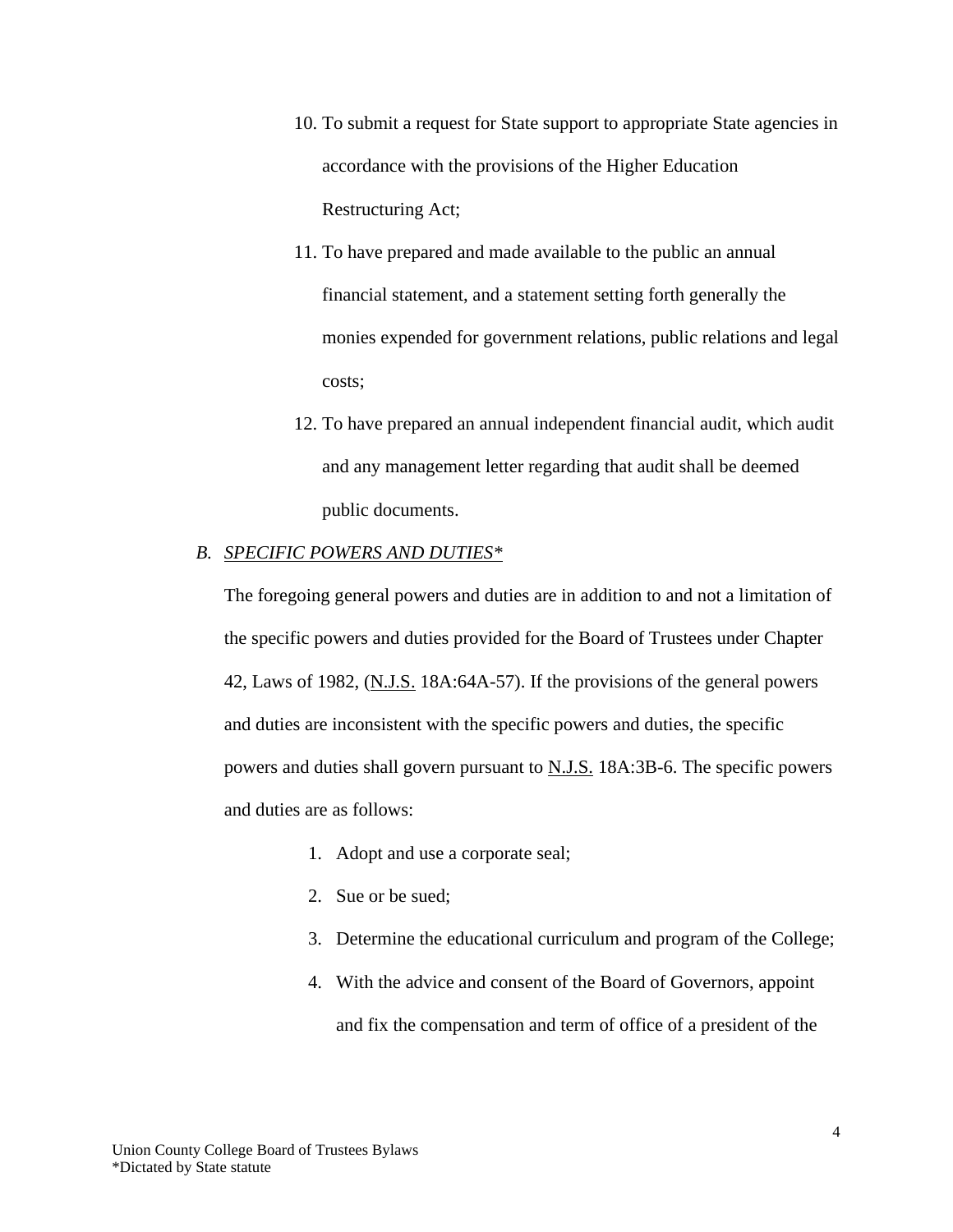College who shall be the executive officer of the College and an ex officio member of the Board of Trustees;

- 5. Appoint, upon nomination of the President, members of the administrative and teaching staffs and fix their compensation and terms of employment, subject to the provisions of general law;
- 6. Appoint or employ other officers, agents and employees as may be required and fix and determine their qualifications, duties, compensation, terms of office and all other conditions and terms of employment and retention;
- 7. Fix and determine tuition rates and other fees to be paid by students;
- 8. Grant diplomas, certificates or degrees;
- 9. Enter into contracts and agreements with the State or any of its political subdivisions or with the United States, or with any public body, department or other agency of the County, State or the United States, or with any individual firm or corporation, deemed necessary or advisable by the Board;
- 10. Accept from any government or governmental department, agency or other public or private body or from any other source grants or contributions of money or property, which the Board of Trustees may use for its purposes;
- 11. Disburse all monies appropriated to the College by the County and State, monies received from tuition, fees, auxiliary services and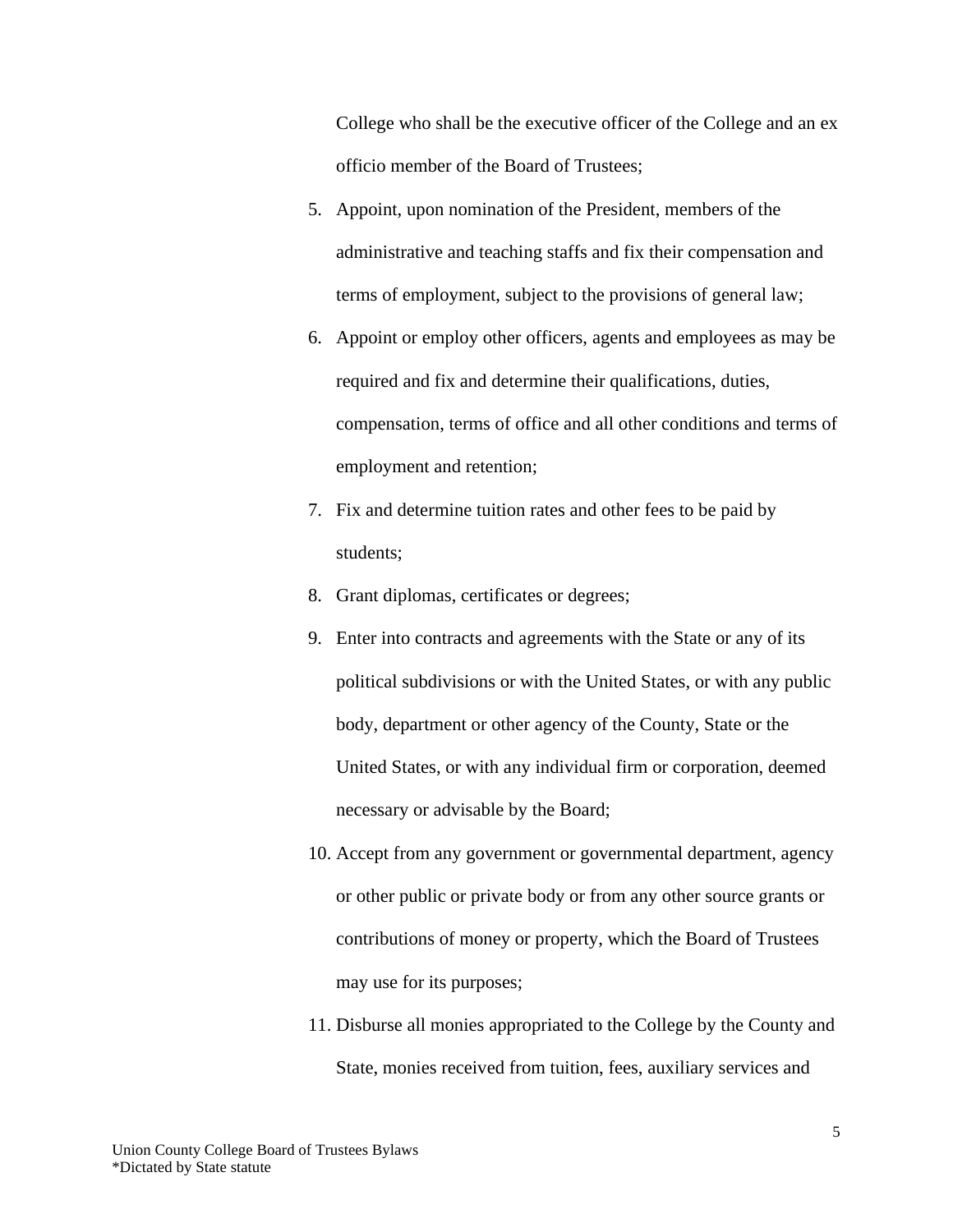other sources, and from or by the direction of the Board of Governors;

- 12. Direct and control the expenditures of the College as to funds received from the Board of Governors and other sources in accordance with the terms of any applicable trusts, gifts, bequests, or other special provisions;
- 13. Acquire by gift, purchase, or condemnation or otherwise, own, lease, use and operate property whether real, personal or mixed, or any interest therein, which is necessary or desirable for College purposes;
- 14. Determine that any property owned and controlled by the Board of Trustees is no longer necessary for College purposes and sell the same at the price and in the manner and upon the terms and conditions as shall be established by the Board;
- 15. Make and promulgate rules and regulations not inconsistent with the provisions of Chapter 42, Laws of 1982,  $(N.I.S. 18A:6A-50$  et seq.) and Chapter 48, Laws of 1992, (N.J.S. 18A:3B-1 et seq.) or general law and applicable rules and regulations deemed necessary and proper for the administration or operation of the College;
- 16. Exercise all other powers not inconsistent with the provisions of Chapter 42, Laws of 1982, (N.J.S. 18A:6A-50 et seq.) and Chapter 48, Laws of 1992, (N.J.S. 18A:3B-1 et seq.) or with the rules and regulations promulgated thereunder or with general law, which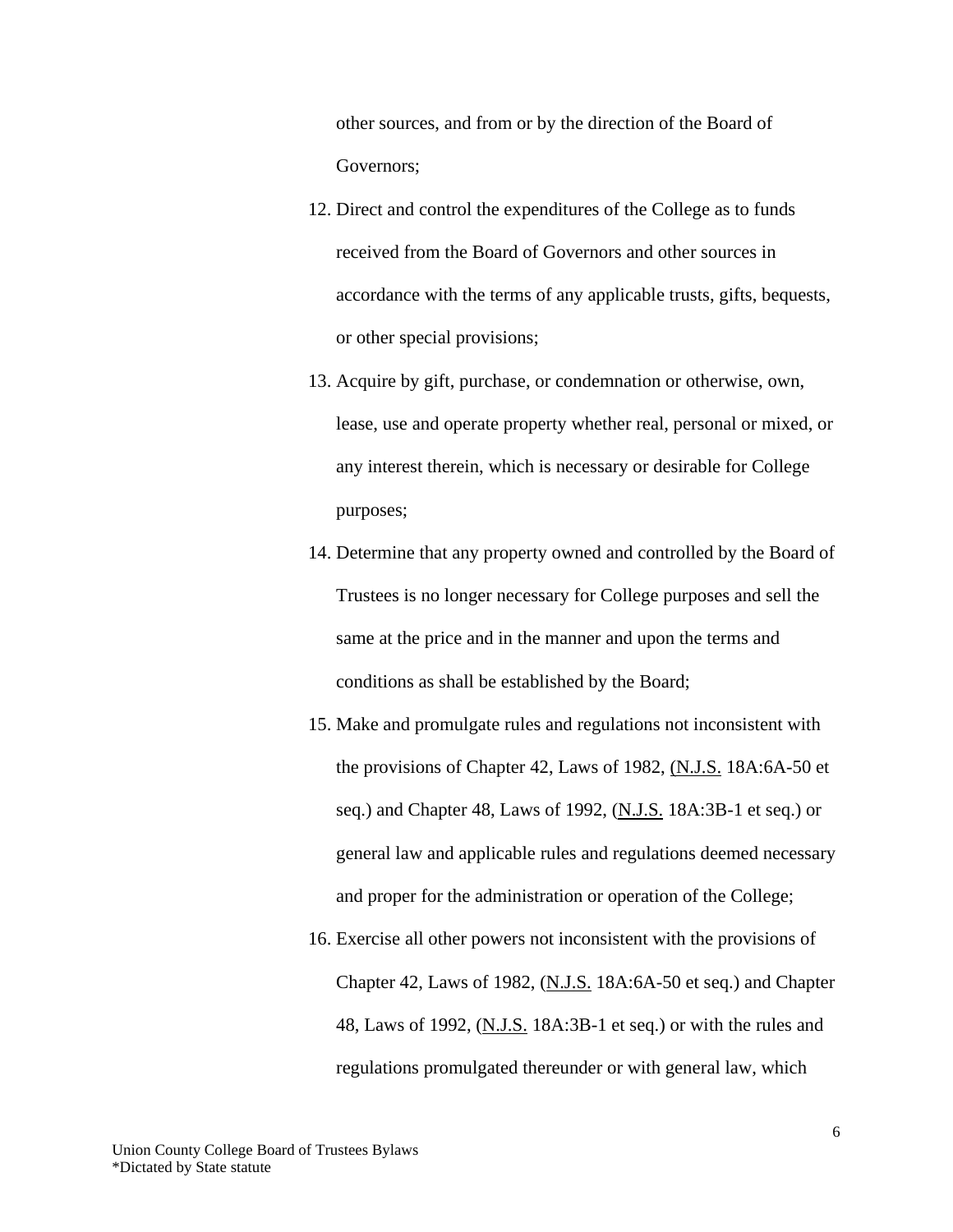may be reasonable, necessary or incidental to the establishment, maintenance and operation of the College; and

17. Establish and maintain a dedicated reserve fund for minor capital needs, which in any given year shall not exceed three percent (3%) of the replacement value of the College's physical plant.

### III. **MEMBERSHIP OF THE BOARD\***

- A. Pursuant to N.J.S.A. 18A:64A-55, the Board of Trustees shall include seven public trustees consisting of the Union County Superintendent of Schools, four members appointed by the Union County Board of County Commissioners, and two citizens of Union County appointed by the Governor upon the recommendation of the Board of Trustees; four trustees appointed by the Board of Governors of Union County College from among its members; the President of the College who shall serve as an ex officio member; and one representative of the student body, who shall be elected from the graduating class to serve as a nonvoting member for a term of one year commencing at the next organization meeting of the Board following graduation of his or her class.
- B. No Trustee shall be appointed who is an employee of Union County.
- C. All appointive members shall be residents of Union County for a period of four (4) years prior to appointment.
- D. No elected public official or employee of the College shall serve as a voting member of the Board.
- E. The terms of office of appointive members shall be four (4) years. Each member shall serve until his or her successor is appointed and qualified.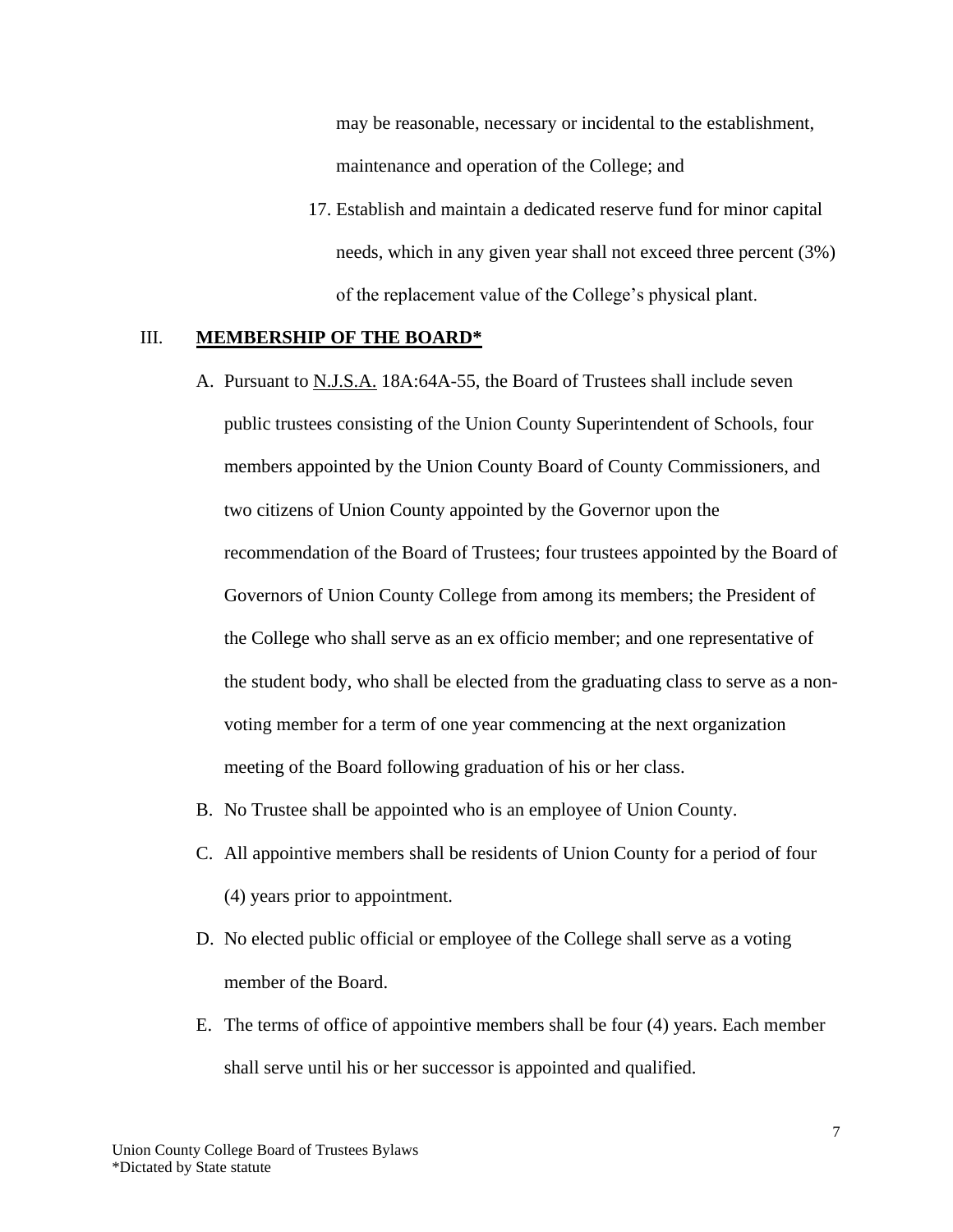- F. Vacancies shall be filled in the same manner as the original appointment for the unexpired term.
- G. Upon notice and opportunity to be heard, an appointee may be removed for cause by the body originally making the appointment.
- H. Members shall serve without compensation but shall be entitled to be reimbursed for all reasonable and necessary expenses.

### **IV. OFFICERS OF THE BOARD AND THEIR DUTIES**

- A. *OFFICERS:* The Officers of the Board of Trustees shall be a Chairperson, a Vice Chairperson, a Secretary, a Treasurer, an Assistant Secretary, and such other officers as the Board of Trustees may from time to time designate by resolution. The Chairperson and the Vice Chairperson shall be members of the Board.
- B. *ELECTION AND TERM:* Officers shall be elected by the Board of Trustees at the Annual Organization Meeting to serve for terms of one year, beginning at the Annual Organization Meeting, and continuing until the next Annual Organization Meeting but shall continue in office until their successors are elected. Vacancies may be filled by the Board for the unexpired term at any time.
- C. *CHAIRPERSON:* The Chairperson shall preside over meetings of the Board and shall be a voting member of all committees. The Chairperson shall appoint all members of committees of the Board and designate the chairpersons of such committees and shall execute contracts and other documents on authority of and in the name of the Board as required. The Chairperson shall have authority to call a special meeting (see Article V.D.).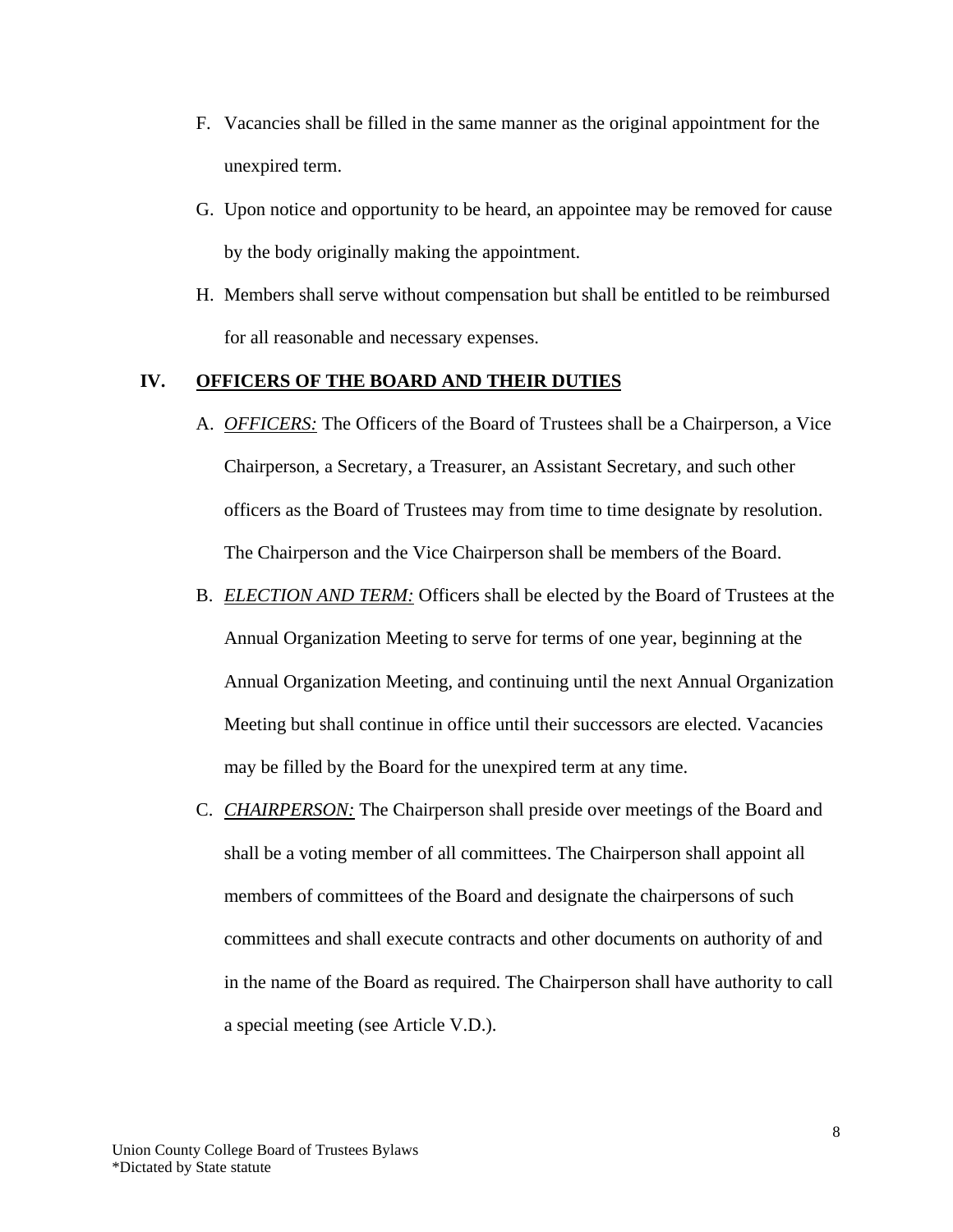- D. *VICE CHAIRPERSON:* The Vice Chairperson shall preside at regular and special meetings of the Board in the absence of the Chairperson. The Vice Chairperson shall exercise all of the rights and responsibilities of the Chairperson in the event of the disability of the Chairperson or in the event the Chairperson notifies the Board in writing (addressed to the Secretary) that he or she will temporarily be unable to exercise his or her office, or in the event the Chairperson vacates the office.
- E. *SECRETARY:* The Secretary of the Board shall attend all meetings of the Board, act as its clerk and record all votes and the minutes of all proceedings and maintain these records on file in the office of the Board Secretary; shall perform like duties for the committees of the Board; shall give notice of all meetings of the Board and of its committees; and shall perform such other duties as may be prescribed by the Board or the Chairperson. In the absence of the Secretary, the Assistant Secretary shall perform such duties.
- F. *TREASURER:* The Treasurer of the Board shall be the chief fiscal officer of the Board. The Treasurer shall render to the Board monthly reports of the financial condition of the College and shall perform such other duties for the Board as may be prescribed by the Board or the Chairperson. The College's Vice President of Finance & Operations shall serve as Treasurer of the Board.
- G. *DELEGATION OF POWERS AND DUTIES OF OFFICERS:* For any reason that the Board may deem sufficient, it may delegate the powers and duties of any officer of the Board to any other officer of the Board, or to any Trustee, for that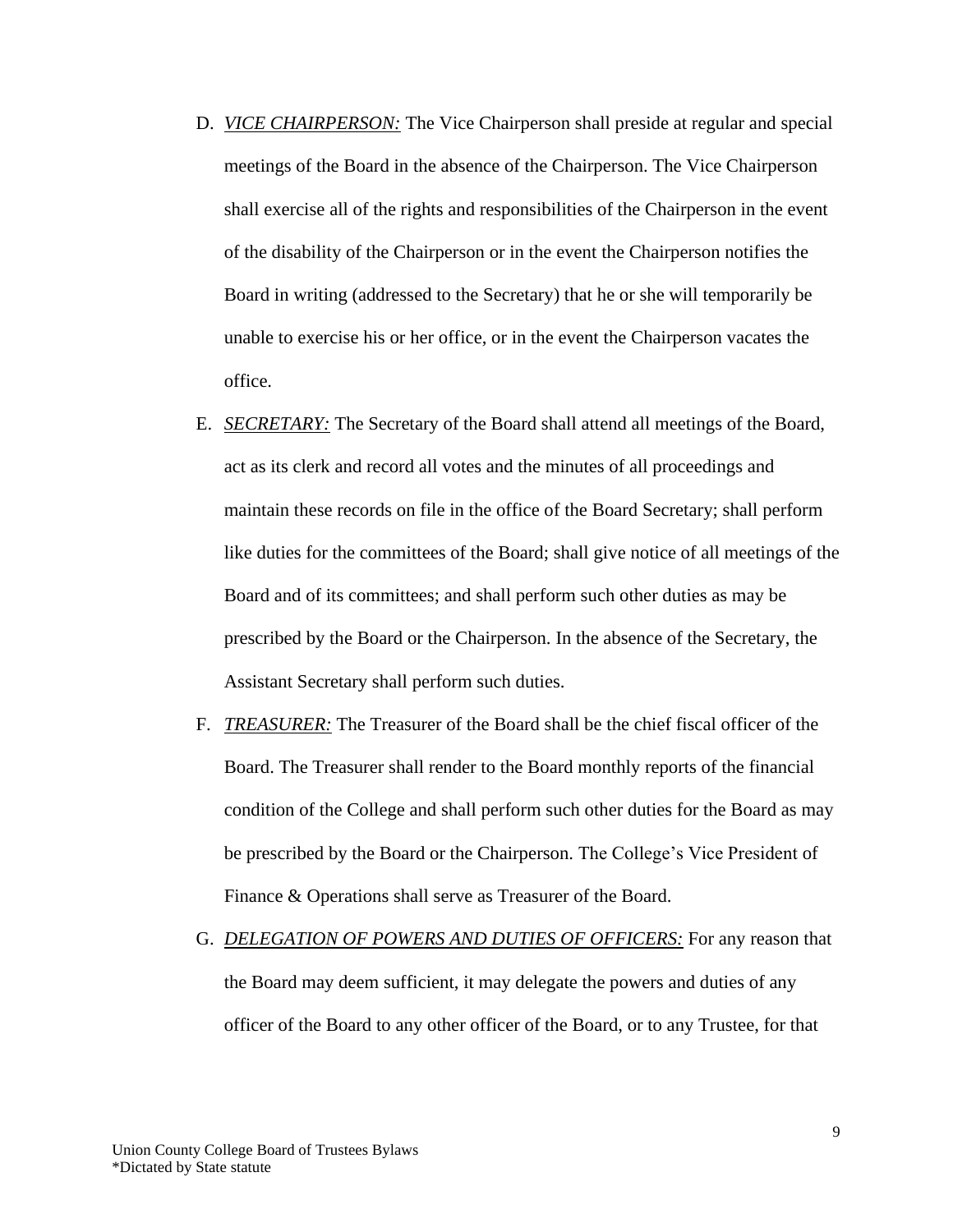period of time designated by the Board or to the President of the College, subject to Board ratification.

## **V. MEETINGS OF THE BOARD**

- A. *OPEN PUBLIC MEETINGS ACT:* Meetings of the Board of Trustees shall be in conformance with the Open Public Meetings Act, P.L. 1975, Chapter 231 (N.J.S.A. 10:4-6 et seq.) and any amendments thereto.
- B. *ANNUAL MEETING\*:* Pursuant to N.J.S.A. 18A:64A-10, the Annual

Reorganization Meeting of the Board of Trustees shall be held during the month of November\*. This shall include the election of officers, election of two members to serve on the Board of School Estimate, and two members to serve as alternates to the Board of School Estimate and such other business as the Board may deem appropriate.

- C. *REGULAR MEETINGS:* Regular meetings of the Board of Trustees shall be held at times and locations to be determined by the Chairperson, or by the Board, should the Chairperson fail to do so. In addition to the Annual Reorganization Meeting, there shall be a minimum of four regular meetings conducted during the course of the College's fiscal year.
- D. *SPECIAL MEETINGS:* Special meetings may be called by the Chairperson in accordance with the Open Public Meetings Act whenever in his or her judgment a matter requiring Board decision is of such urgency that it cannot await consideration at the next regular meeting of the Board. A special meeting shall be called upon the written request of any five members of the Board.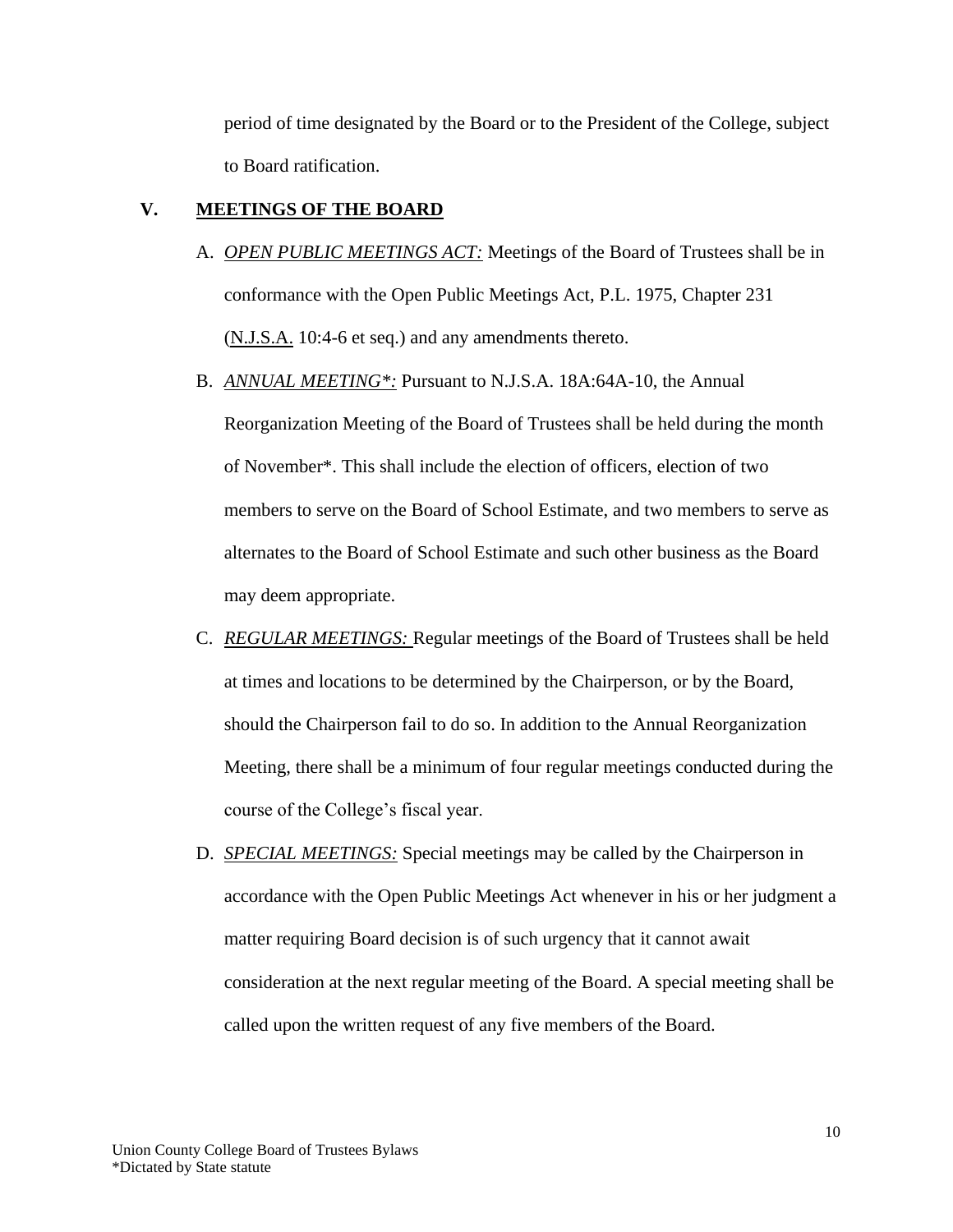- E. *JOINT TRUSTEES-GOVERNORS MEETINGS:* The Board of Trustees may meet in joint session with the Board of Governors for the purpose of consultation and discussion or to act upon any matter that requires joint or concurrent action of the Boards. Joint meetings of the Board of Trustees and Board of Governors may be called by the Chairperson of the Board of Trustees or Board of Governors.
- *F. NOTICE:*
- 1. At least forty-right hours' notice shall be given of any meeting.
- 2. Notice of meetings shall be given in accordance with the Open Public Meetings Act.
- G. *AGENDA, PREPARATION AND POSTING:* The agenda of each meeting shall be prepared by the President of the College in consultation with the Chairperson and posted on the electronic portal for the Board members' review. At the meeting, the Board in its judgment may remove agenda items or in accordance with the Open Public Meetings Act may add agenda items.
- H. *AGENDA AVAILABILITY:* The agenda shall be available at the Office of the Secretary of the Board at a reasonable time before each meeting
- I. *QUORUM:* Six voting members of the Board of Trustees shall constitute a quorum for the transaction of business. Presence of a member or members via live remote communication (e.g. telephone, videoconferencing) shall constitute attendance of the individual or individuals for purposes of a quorum and for purposes of conducting the Board's business.
- J. *PRESIDING OFFICER:* The Chairperson shall preside at meetings of the Board. In his or her absence, the Vice Chairperson shall preside. In the absence of both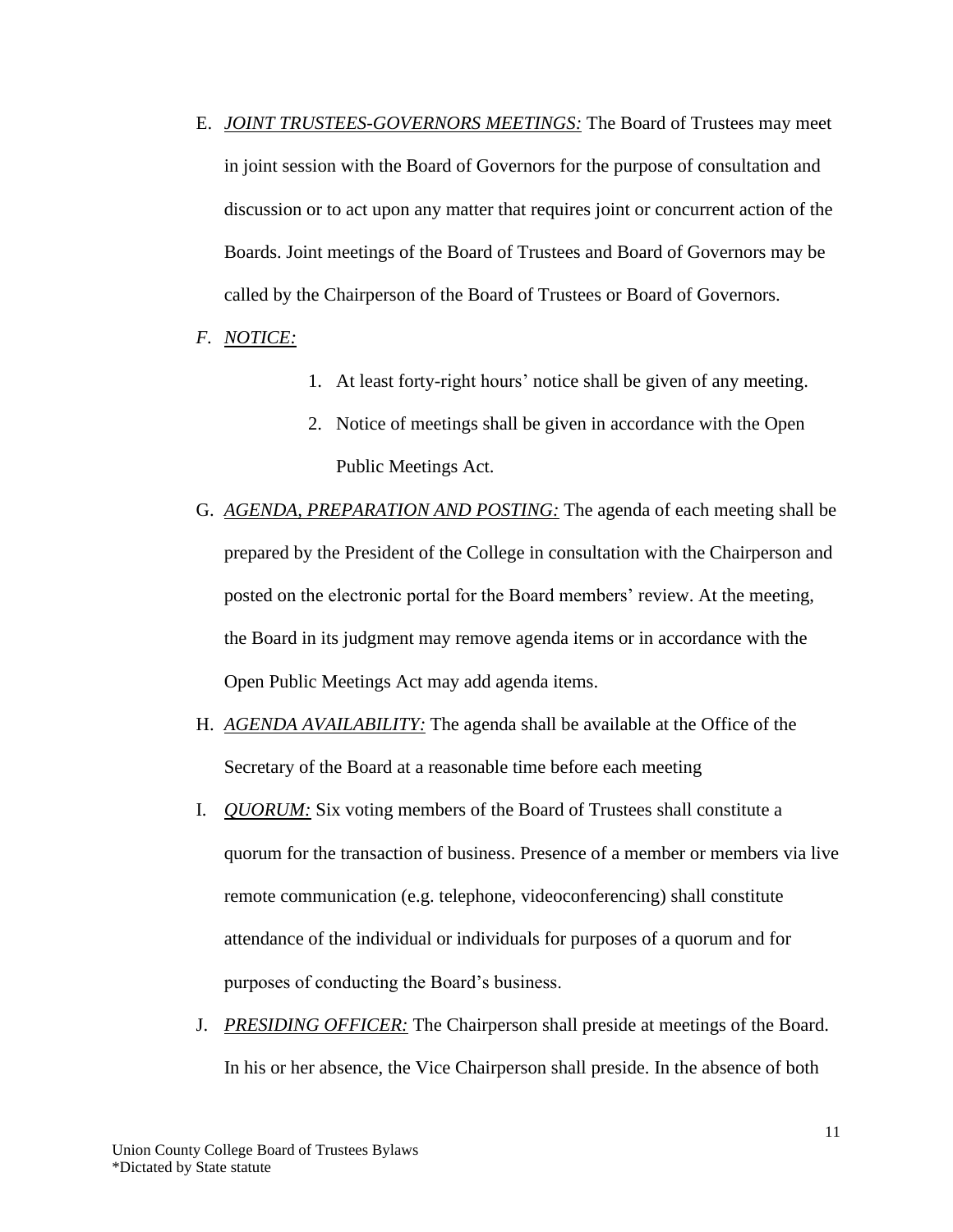the Chairperson and the Vice Chairperson, the President of the College shall preside.

- K. *ORDER OF BUSINESS:* The order of business at regular meetings shall be:
	- 1. Roll Call
	- 2. Open Public Meetings Act Statement
	- 3. Approval of Minutes of Previous Meeting
	- 4. Communications
	- 5. Report of the President of the College
	- 6. Reports of Committees
	- 7. Public Comment
	- 8. Unfinished Business
	- 9. New Business
	- 10. Executive Session
	- 11. Adjournment
- L. *EXECUTIVE SESSION:* The Board may exclude the public from a portion of the meeting at which the Board will discuss items requiring confidentiality as enumerated in N.J.S.A. 10:4-12b.
- M. *ROBERT'S RULES:* Points of parliamentary procedure not herein specifically addressed shall be determined in accordance with Robert's Rules of Order, 12<sup>th</sup> edition.
- N. *ABSTENTIONS*: No Trustee shall vote on any matter in which that member has a direct, indirect, personal, or financial interest. In this instance, the Trustee shall note that they abstain from the vote for the record.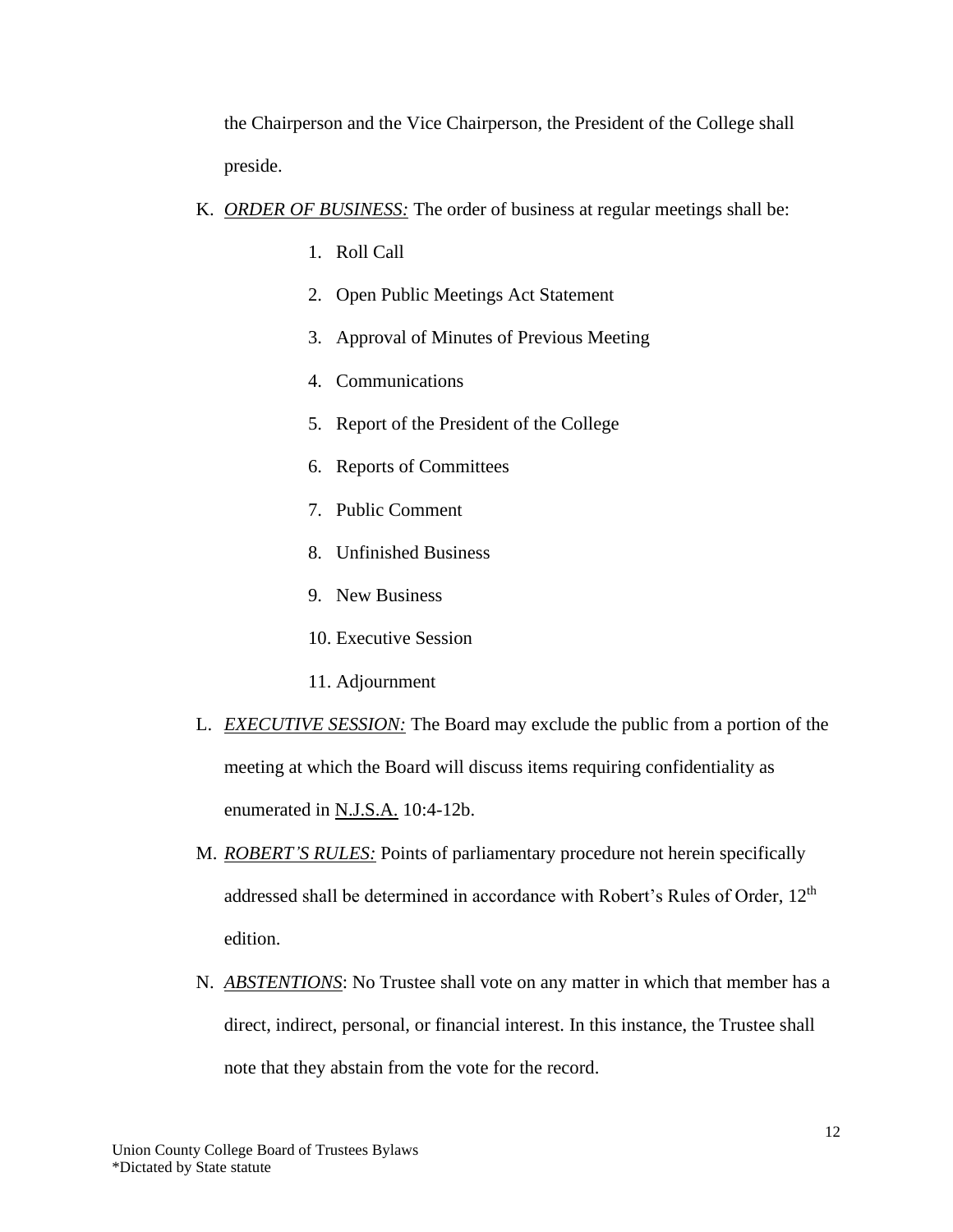O. *PUBLIC PARTICIPATION:* Any organization, group or individual from within or without the College will be recognized to be heard on agenda items provided that requests to be heard shall have been registered with the Secretary at least twentyfour hours before the meeting. Public comment shall be limited to 5 minutes unless otherwise specified by the Chairperson.

### **VI. DELEGATION OF POWERS**

- A. The Board of Trustees is vested with full authority to determine all policies and procedures with respect to the operation of the College; to delegate certain aspects of this authority; to recall any such delegation of power and/or responsibility or to act directly in any matter if in its judgment circumstances so warrant. Subject to the foregoing, the Board delegates:
	- 1. to the President, full executive powers for the execution of policies and procedures adopted by the Board, including the authority to determine the retention or termination of employment of College employees, subject to Board approval, to accept the resignation from employment of College employees, and to discipline or approve the discipline of College employees.
	- 2. to the Faculty, under the President, primary responsibility for the formulation and determination of educational policy, and
	- 3. to such duly elected representatives of the students as are approved by the President primary responsibility for the formulation of rules governing co-curricular or extra-curricular student life and organization subject to the disciplinary powers vested in the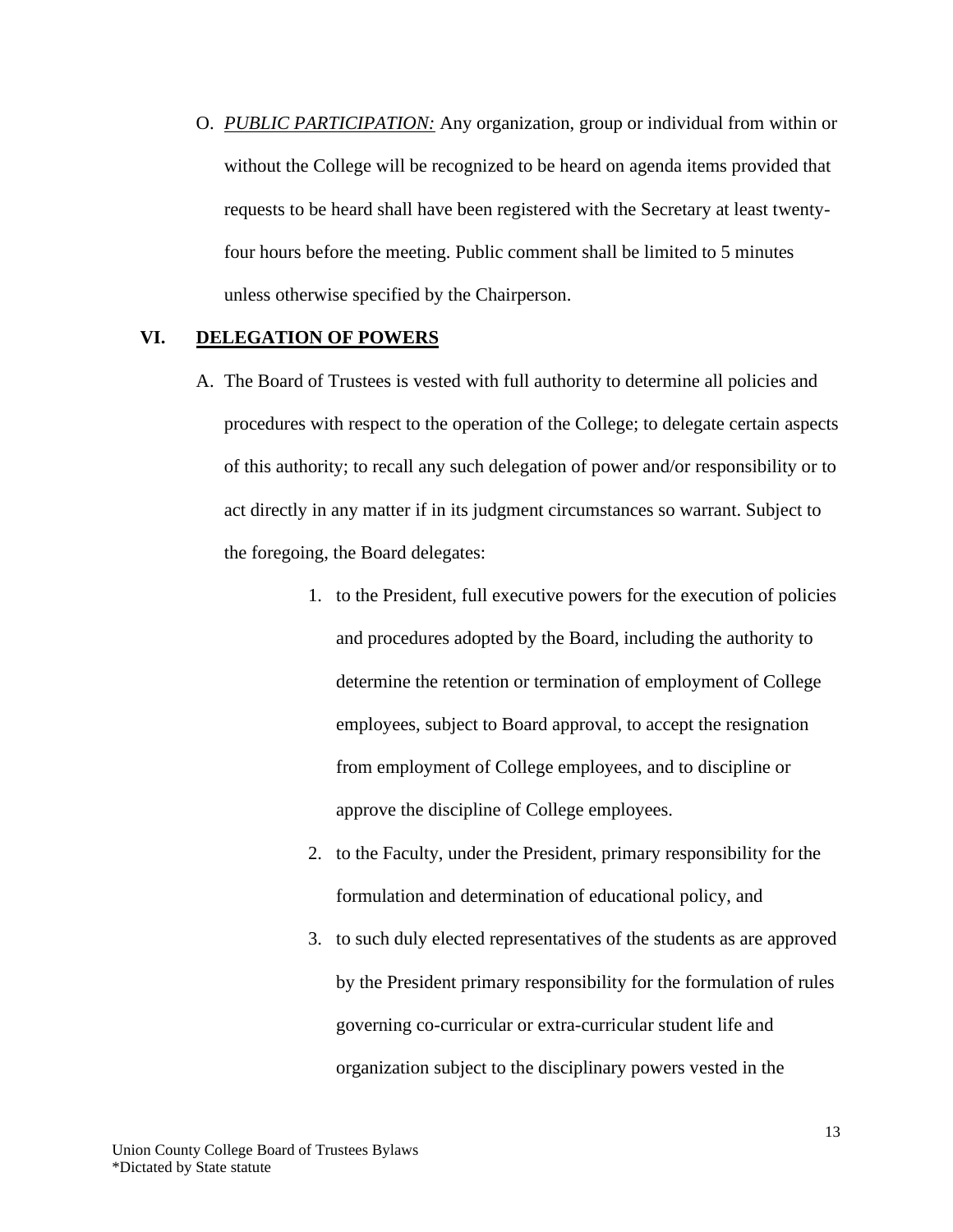President and the legal responsibility determined by the Courts to be vested in the Trustees with respect to the expenditures of funds derived from fees established by the Board, and

4. only the officers of the College as defined in Article VII.A., and the Director of Purchasing, may serve as authorized legal signatories on behalf of the College.

### **VII. OFFICERS OF THE COLLEGE AND THEIR DUTIES**

- A. *OFFICERS OF THE COLLEGE:* The officers of the College shall be a President, a Vice President for Academic Affairs, a Vice President of Finance & Operations, a Vice President for Administrative Services, a Vice President of Student Development, and such other officers as the Board in consultation with the President may determine. The Board of Trustees shall appoint these officers, upon nomination of the President, and determine their salaries. The President shall assign the duties and define the responsibilities of these officers, and from time to time shall make recommendations to the Trustees as to their compensation.
- B. *PRESIDENT:*
	- 1. CHIEF EXECUTIVE OFFICER: The President shall be the chief executive officer of the College responsible to the Board of Trustees for the efficient and effective operation and administration of the College in accordance with policies and procedures adopted by the Trustees. The President is clothed with corresponding authority, including in particular authority to assign duties and delegate responsibilities to all employees of the College.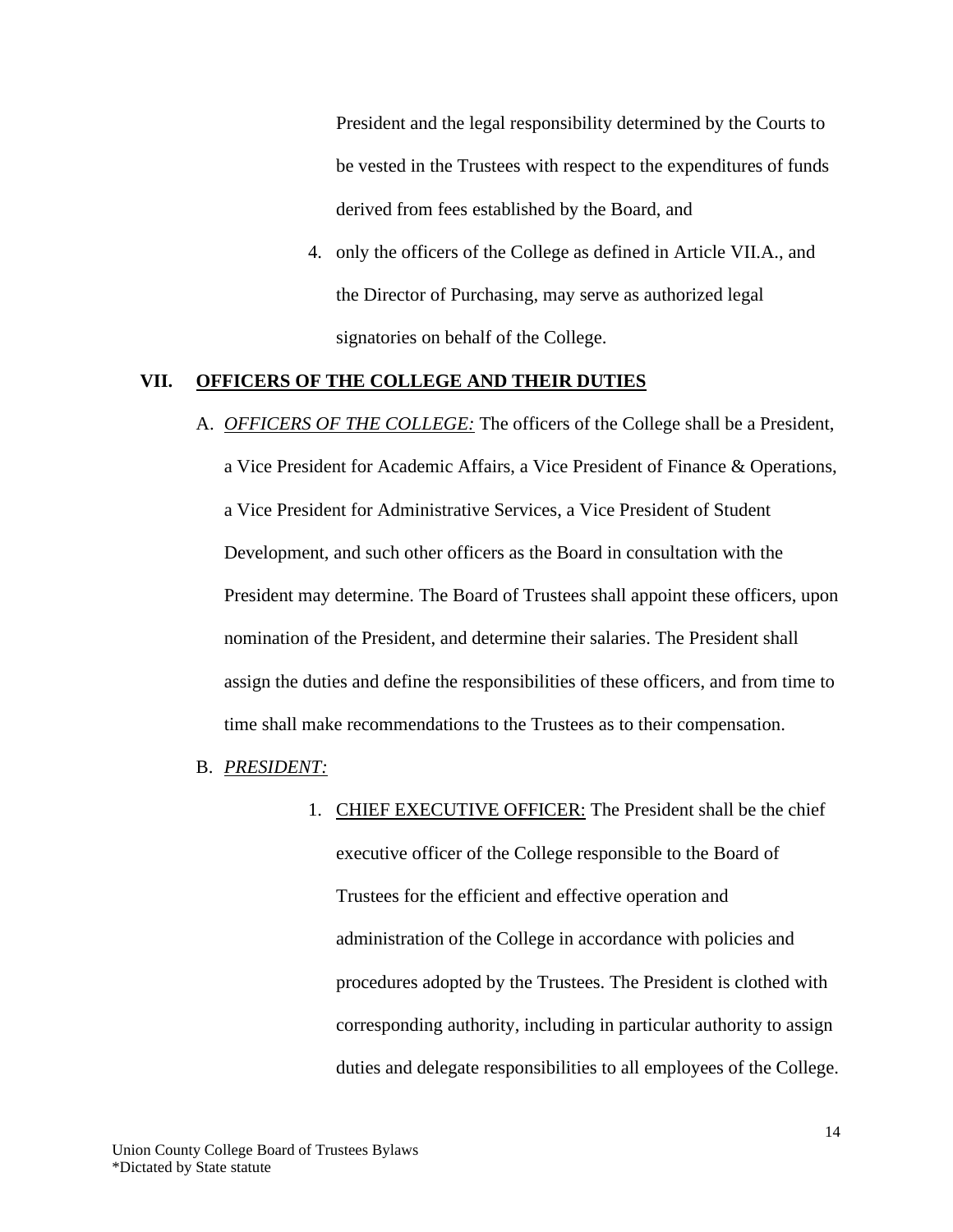All college employees shall be subject to the President's authority in all respects.

- 2. CHIEF EDUCATIONAL OFFICER: The President is also the chief educational officer of the College, charged with the responsibility of establishing and maintaining an educational program of high academic quality designed to meet the needs of the student body, to conform with modern educational practice, and to achieve the mission of the institution. The President shall maintain appropriate contacts with other educational institutions and with state, regional and national educational organizations.
- 3. SPOKSEPERSON: The President shall be the chief and official spokesperson for the College before federal, state, county and municipal bodies, and the public, as well as its official representative to the higher education community and to other educational and professional organizations. The President shall be responsible for interpreting the College to its constituencies, the community and the public, and shall establish and maintain an adequate and appropriate program of public information.
- 4. CHIEF STUDENT AFFAIRS OFFICER: The President is charged with full responsibility and authority with respect to student affairs and discipline and is authorized to approve or disapprove policies and activities of groups and organizations functioning within the College. In particular, programs of intercollegiate and intramural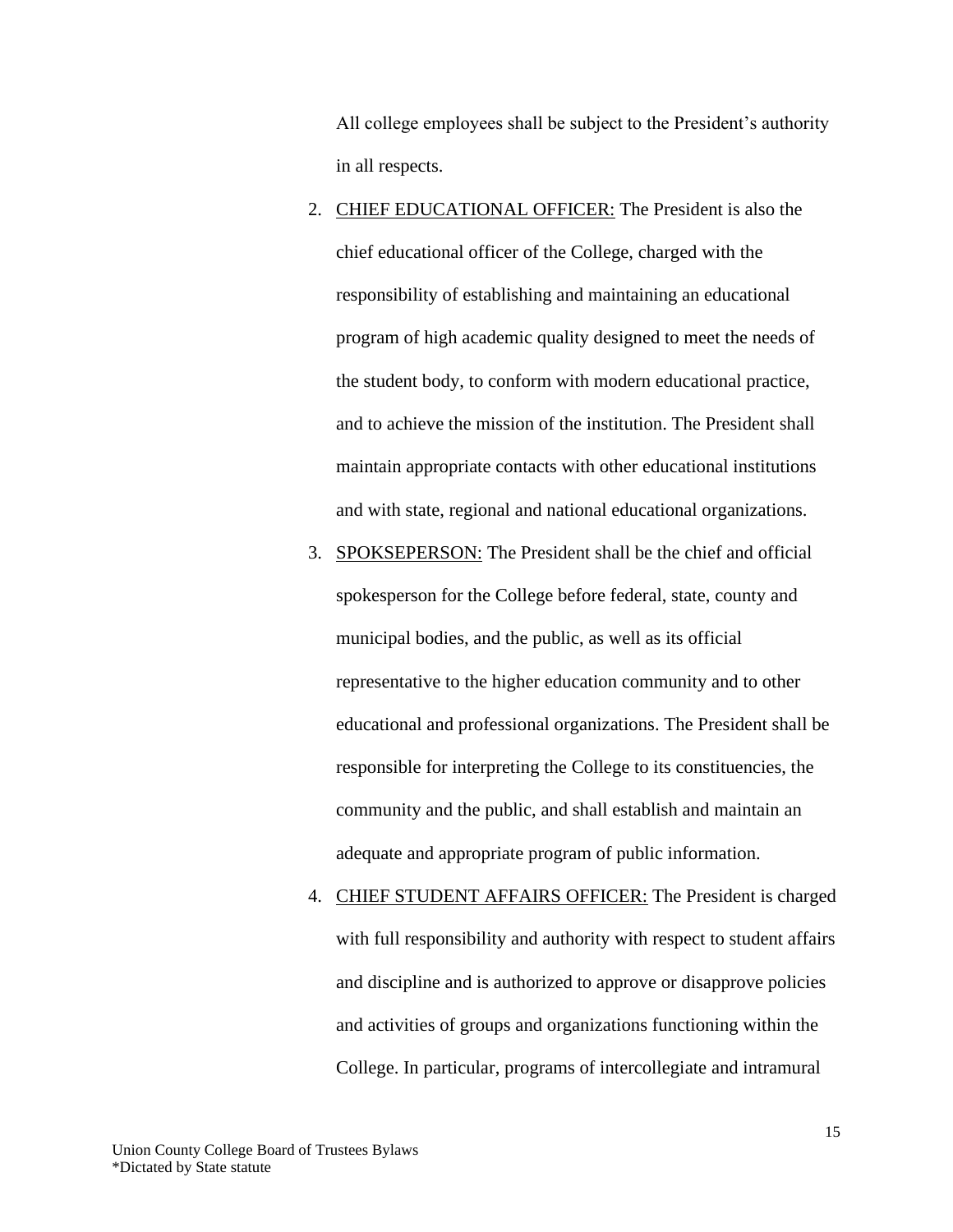athletics are subject to the direction and approval of the President in all respects.

5. REPORTS TO THE BOARD: The President shall report to the Board of Trustees at each regular meeting concerning the state of the College, and from to time shall present recommendations on educational matters, personnel policies and changes in personnel, buildings and grounds, the budget and amendments thereto, and all other matters affecting the welfare of the College, normally after conferring with appropriate Board committees where these exist.

### **VIII. JOINT COMMITTEES OF THE BOARDS OF TRUSTEES & GOVERNORS**

- A. *STANDING COMMITTEES:* There shall be four standing joint committees of the Board of Trustees and Board of Governors. The joint committees shall be Audit, Budget and Finance, Buildings and Grounds, and Educational Planning and Policy. Committees shall consist of three or more voting Trustees and three or more voting Governors appointed by the Chairpersons of the respective Boards. The Chairperson of the Board of Trustees shall designate each committee chairperson. The Chairperson and Vice Chairperson shall serve as ex officio members of each of the below listed standing committees. The duties and responsibilities of the joint standing committees are:
	- 1. AUDIT COMMITTEE: This committee shall advise the Board concerning all appropriate audit and accounting matters. Members of the committee shall meet alone at least once annually with the College's independent auditors at the conclusion of the annual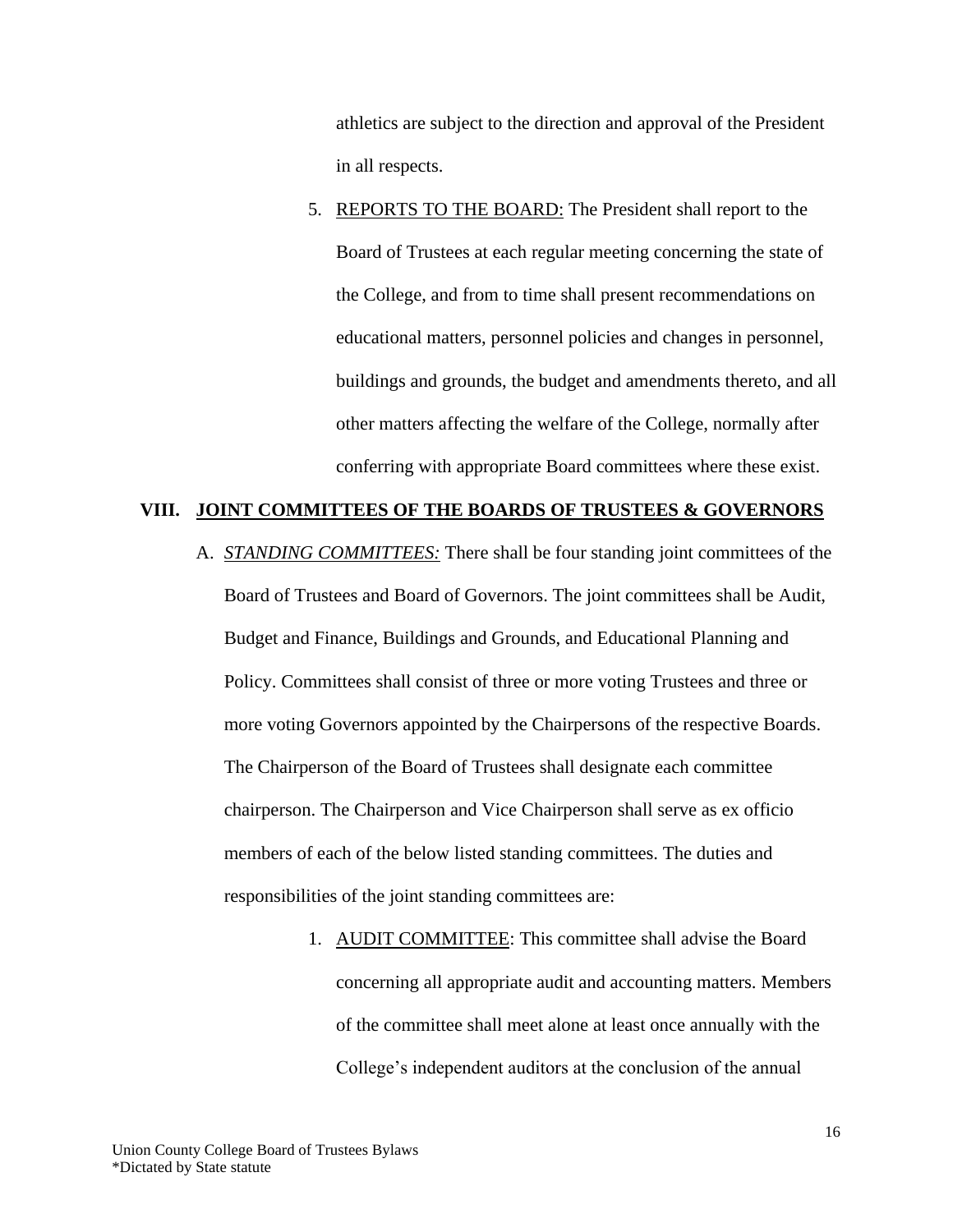audit of the college, to receive their report and findings. The committee shall be furnished by the Vice President of Finance & Operations with reports on any matters of accounting procedure or internal fiscal controls involving or requiring changes of significance. It shall be kept informed by the officers of the College of any fiscal irregularities or need for changes in fiscal control procedures which may become known to them. The Vice President of Finance & Operations shall report to the committee all recommendations of the independent auditors and shall state reasons for agreeing or disagreeing with such recommendations.

- 2. BUDGET AND FINANCE COMMITTEE: This committee shall advise the Board on the preparation of the College's annual budget and its presentation to the College community, the Board of School Estimate, and appropriate state agencies, including the Division of Budget and Accounting of the Department of the Treasury, the New Jersey Office of the Secretary of Higher Education, and the New Jersey Council of County Colleges. The Committee shall also advise the Board on the budget, and on the financial affairs of the College generally, including the College's need for public and private funds.
- 3. BUILDINGS AND GROUNDS COMMITTEE: This committee shall conduct a continuing study of the College's facilities needs and shall advise the Board with respect to the real estate, buildings,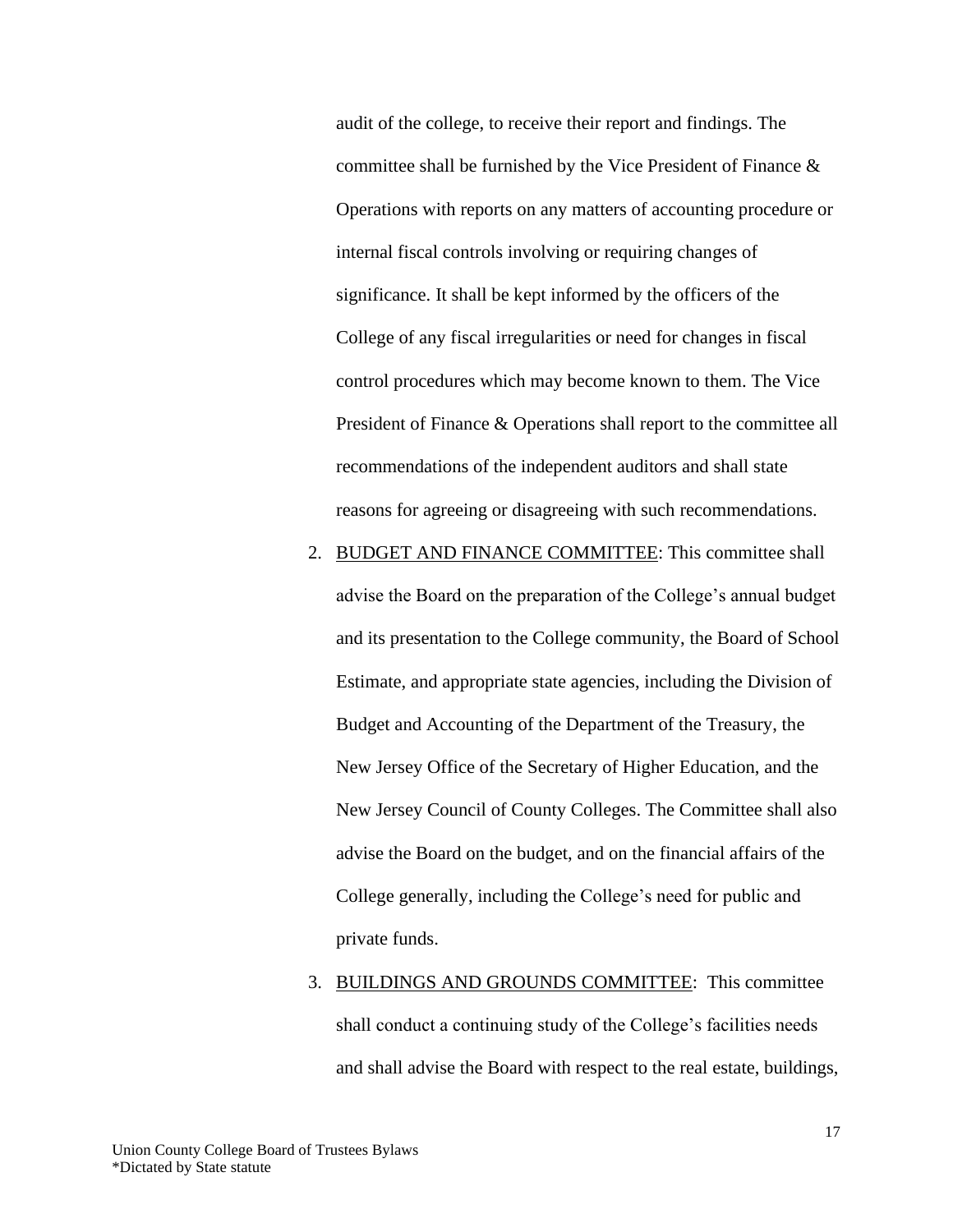grounds and related equipment owned, possessed, occupied or utilized by the College. It may recommend to the Board the acquisition, sale or other disposition or use of real estate or buildings by purchase, exchange, sale or lease, and the alteration, improvement, erection or construction of buildings or related equipment. It may advise the Board on the College's need for public and private funds for capital expenditures.

#### 4. EDUCATIONAL PLANNING AND POLICY COMMITTEE:

This committee shall conduct a continuing study of the College's organizational and educational effectiveness. It shall advise the Board on immediate action and long-term plans to determine and advance the instructional and public service missions of the College. It shall have general oversight of the educational program of the College. It shall consider tenure, appointments, reappointments, promotions and other personnel actions involving academic personnel, and make recommendations to the Board with respect thereto. It shall advise the Board on the College's need for public and private funds for instructional and public service expenditures. This committee shall also conduct a continuing study of the compensation of the President, officers, deans, directors and all other employees of the College, and shall advise the Board with respect thereto. It shall consider appointments, reappointments, promotions, and other personnel actions of non-academic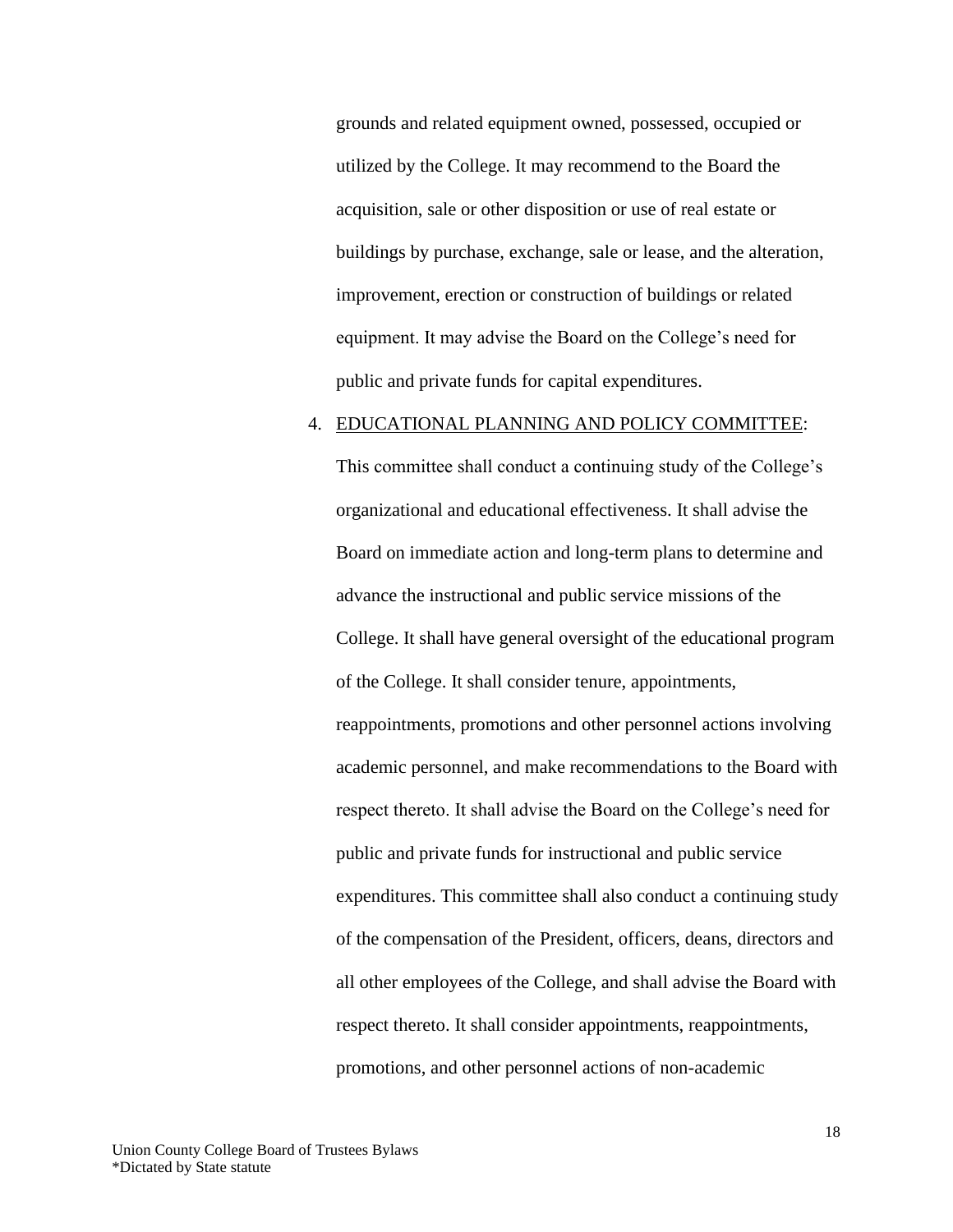personnel and make recommendations to the Board with respect thereto. This committee shall advise the Board and the President on the effective means and programs for relating the College to its constituencies and the public in general. It shall assure that information about the College, its goals, responsibilities, needs and services in accomplishment of its mission are made available to the College constituencies and the general public.

B. *JOINT EXECUTIVE COMMITTEE:* The Chair of the Board of Trustees in consultation with the Chair of the Board of Governors may appoint an Executive Committee comprised of representatives of the Board of Trustees and the Board of Governors (1) to advise the Chairs of the Board of Trustees and Board of Governors on all matters they deem appropriate; (2) to advise the President on any and all matters the President or the Committee may deem appropriate; (3) to consider matters or issues that in the judgment of the chair of the Board of Trustees overlap the duties and responsibilities of two or more Joint Standing Committees, and (4) or any other matters the chair of the Board of Trustees, the Chair of the Board of Governors, or the President may request the Committee to consider. The Executive Committee under no circumstances may act on behalf of the College, the Board of Trustees or the Board of Governors in any matter whatsoever.

## **IX. COMMITTEES OF THE BOARD OF TRUSTEES**

#### A. *COMMITTEE ON NOMINATIONS:* This committee comprised of three voting

Trustees shall present at the Annual Reorganization Meeting a slate of candidates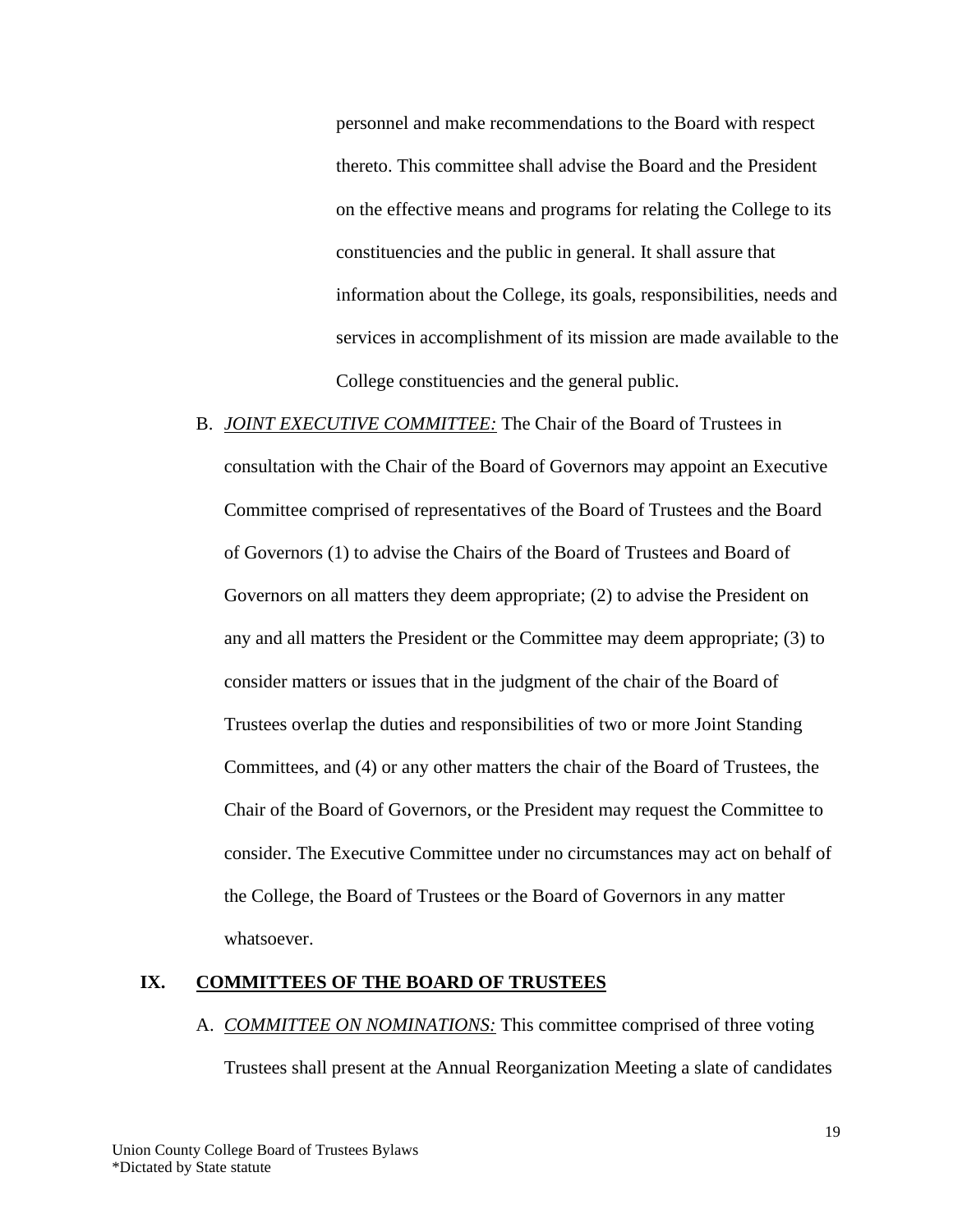for officers of the Board and shall nominate two voting Trustees to represent the College on the Board of School Estimate and two voting Trustees to serve as alternate members to the Board of School Estimate. In addition, it shall nominate for recommendation by the Board two citizens of the County for appointment to the Board of Trustees by the Governor. The nominations shall be made with regard to the mission of the College and the diversity of the community to be served.

- B. *AD HOC COMMITTEES:* Ad Hoc committees may be appointed by the Chairperson.
- C. *ADVISORY COMMITTEES:* Advisory committees shall be appointed by the Chairperson or otherwise by order of the Board of Trustees. Advisory committee members shall serve at the pleasure of the Board.

## **X. BOARD OF SCHOOL ESTIMATE**

- A. Two members of the Board of Trustees shall be elected at the Annual Meeting of the Board of Trustees to represent the College on the Board of School Estimate and two members of the Board of Trustees shall be elected to serve as alternate members to the Board of School Estimate.
- B. In the event a regular member of the Board of School Estimate chosen by the Board of Trustees cannot attend a meeting of the Board of School Estimate, an elected alternate may serve in the place of the regular member on a meeting by meeting basis.
- C. In the event of any vacancy in the membership of the Board of School Estimate by reason of the inability to act, resignation, death, disability, or removal of any